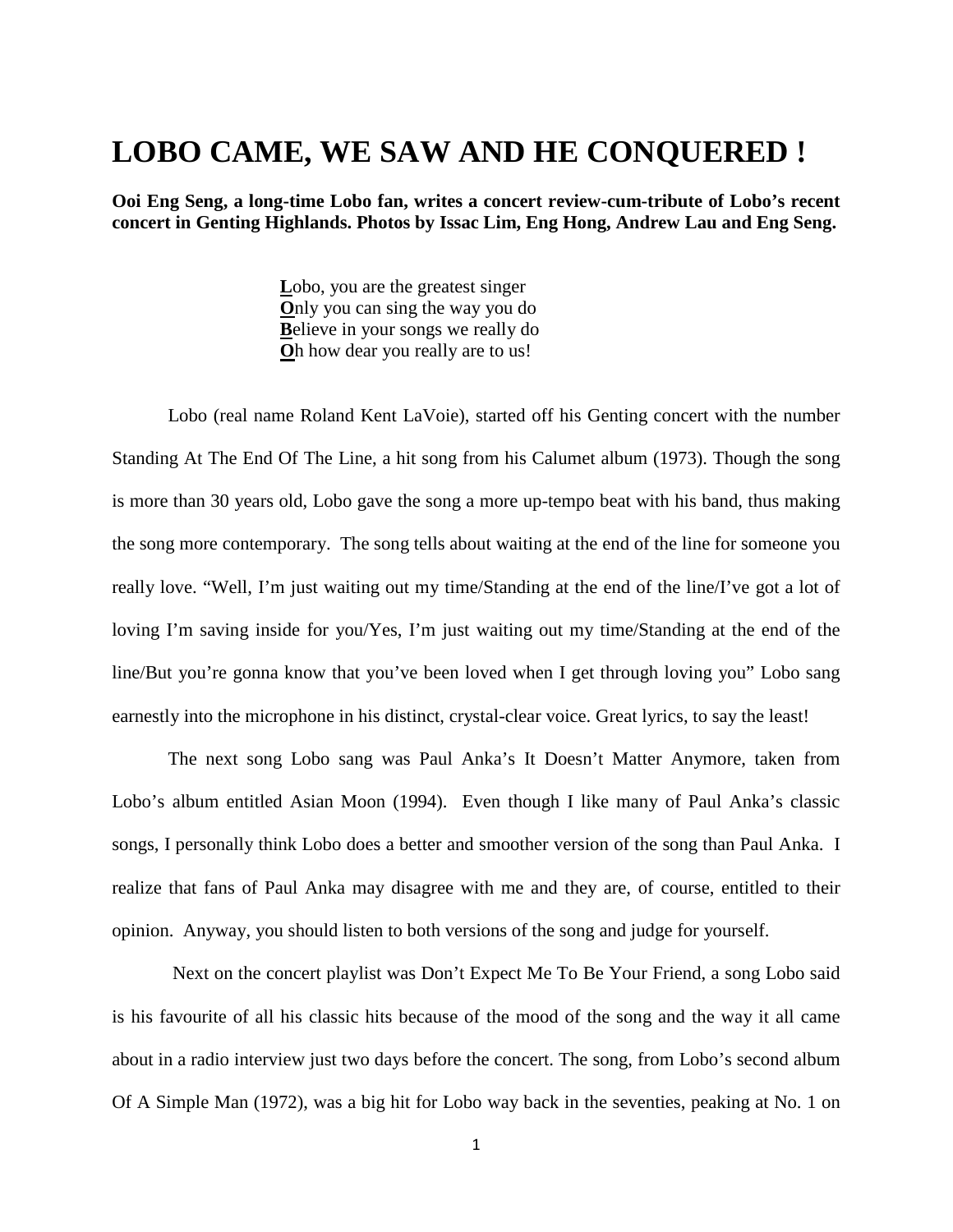the US Adult Contemporary Chart. (Over a short four-year period in the 1970's, Lobo made the US singles chart 14 times. Top 40 hits seemed never ending for him then.) Lobo also said that the line 'I love you too much to ever start liking you' in the chorus of the song meant a lot to him because it was a true emotion for him as he was singing the song from his heart about how hard it was to just be friends with someone whom you have had deep feelings for.

Lobo then sang Rings from his album Just A Singer (1974), an album where he covered songs by other artistes. Again I would say he sang Rings better than the original artiste. In this album, Lobo proved himself to be a very good singer indeed by tackling songs from a range of recording artistes, including Johnny Horton (All For The Love Of A Girl), Don Williams (In The Shelter Of Your Eyes) and even The Beatles (I'm Only Sleeping). He did justice to all the songs he covered in this album, I must add. The album is one of my favourite Lobo albums.

After singing Rings, Lobo went on to sing A Big Red Kite from the Of A Simple Man album. This song was not a major hit for Lobo but it is a good song with a good melody and summarizes the Taoist belief that life is like floating down a stream and you should enjoy the ride and not over-think every situation, as Lobo stated in an interview with Pop Entertainment in 2007.

Don't Tell Me Goodnight, from Lobo's A Cowboy Afraid Of Horses album (1975), was the next song in the concert. It is a very romantic song about not wanting to say goodnight to someone you love who is lying in bed next to you for obvious reasons. The next time you are in bed with the one you love, play this song on the cd player and you will agree it is one of the most romantic songs for that time of the night!

Lobo decided to change the tempo of music after Don't Tell Me Goodnight and pumped up the volume with Who'll Stop The Rain, a song originally made popular by Credence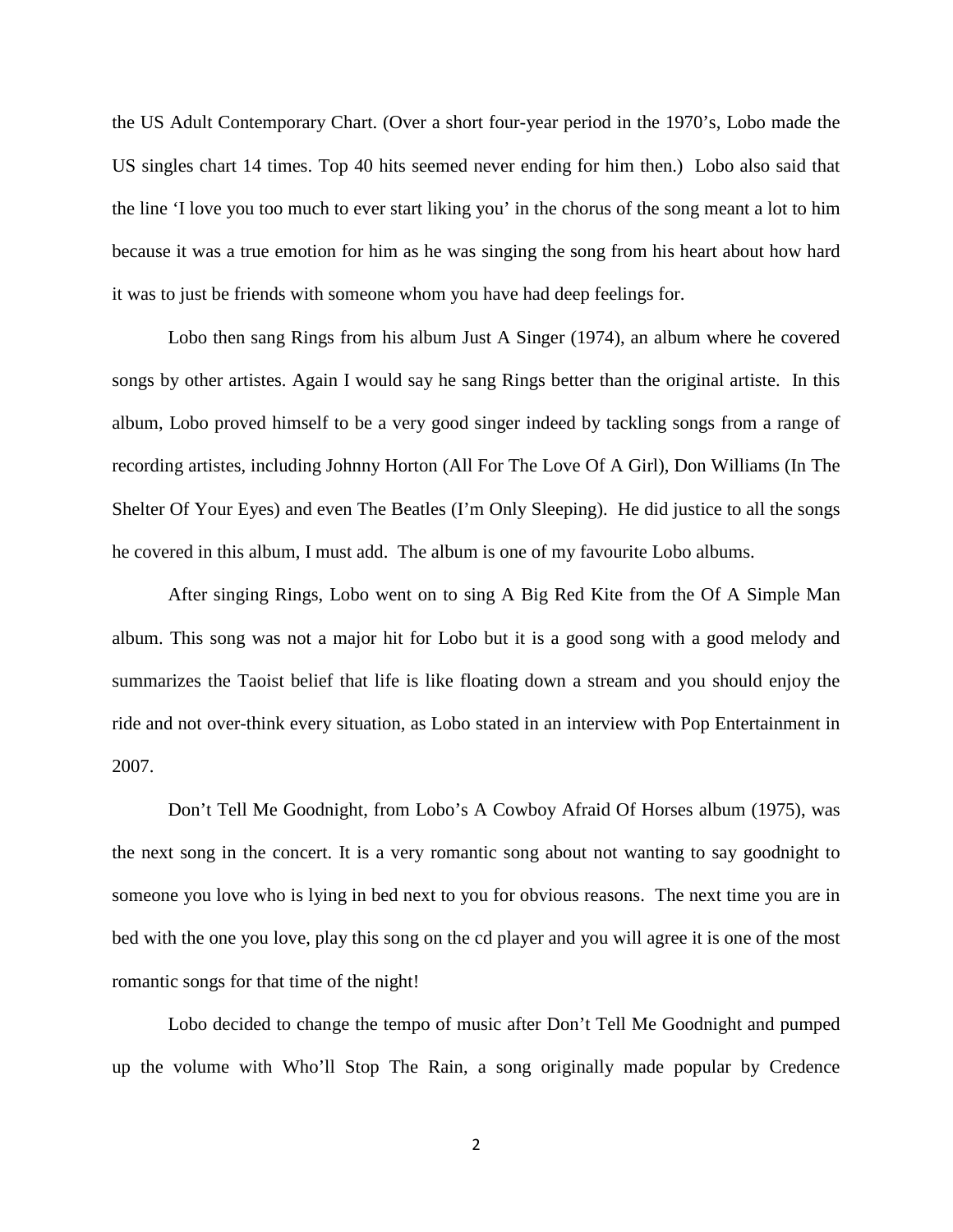Clearwater Revival. This was one of the 'hotter' songs for the night. At 67, Lobo shows he was still capable of singing soft rock and Lobo definitely rocks! For your information, Lobo had recorded some 'hot and fast' songs throughout his long singing career. My Momma Had Soul (from the A Cowboy Afraid Of Horses album), Back Bay (from the Asian Moon album) and At First Sight (from the Come With Me album) are three of such songs.

It Sure Took A Long, Long Time, from the Calumet album, came on next. Lobo invited the audience to "sing along if you remember this song". I recall it went all the way up the Malaysian Top Ten charts (Radio 4) in the early 70's, reaching the top position despite being a relatively 'slow' song. However, the song did not sound 'slow' in the concert as Lobo and his band gave it a more contemporary beat. A loyal and ardent American fan of Lobo from Cottondale, Alabama in the United States, Bobby J. Poe (a good friend of mine now) once said to me 3 years ago when we met in his hometown that it was his favourite Lobo song because it was like Lobo was singing for him and his then girl-friend Ladonna (now his wife of 36 years) during their courtship years. He was serious when he told me that it was like Lobo was hiding in the bushes behind them and looking into their relationship and writing it down in the song. The very beautiful and meaningful lyrics of the song hold special meaning for him as they reflect his early courtship years, he added.

At this point in the concert, Lobo and Billy Aerts, his right-hand man, manager, songwriter and co-writer of some of his songs, producer and co-producer of his albums, acoustic guitarist on his band (the list goes on) but, most of all, his friend of more than 35 years, let the band take a rest backstage while the both of them gave the audience an acoustic set. Lobo joked that the young men in his band needed a rest but not the old men (Billy and him). Billy, who had the audience in stitches with his jokes throughout the concert, then explained that he and Lobo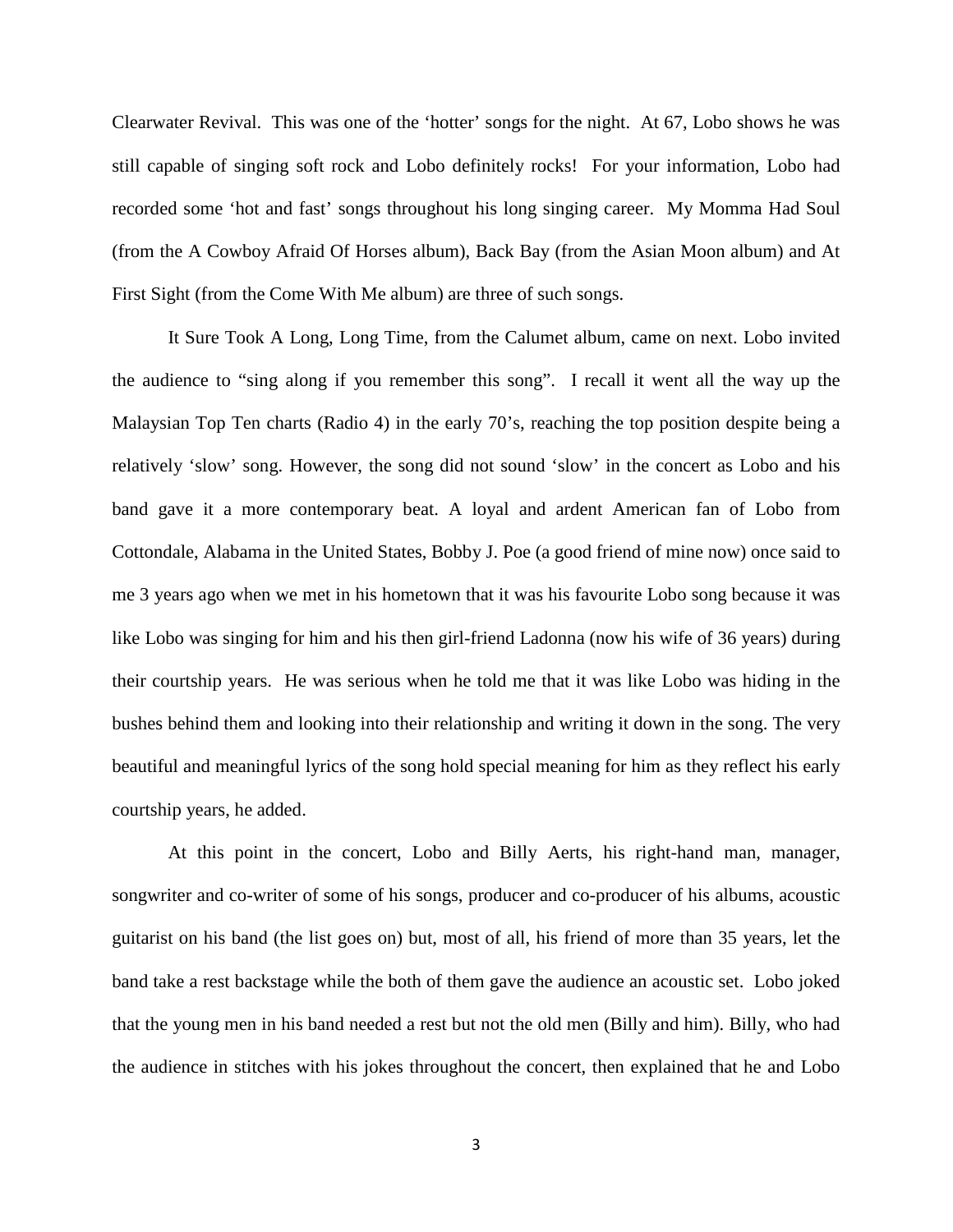would try to take the audience's requests for Lobo songs. All they had to do was holler the songs and he and Lobo would do their best to entertain them by singing their requests. With only an acoustic guitar, Lobo continued his concert, backed by Billy, also on acoustic guitar, with his version of Universal Soldier from the Just A Singer album, a song originally written and sung by Buffy Sainte-Marie. This song sadly still reflects the situation in some war-torn countries of the world today. If you haven't heard the album/cd version of the song, you should because it is very good and quite haunting even though it is 36 years since Lobo recorded it.

For the next song in the concert, Lobo decided to feature his best friend Billy Aerts. Billy sang Reason To Believe, also recorded by Lobo in the Just A Singer album, in his own style and a bit differently from Lobo's version. Lobo accompanied him on the acoustic guitar. Billy showed the audience that he is a good singer in his own right and the audience gave him a big hand at the end of his song.

Someone in the audience shouted "Love Me For What I Am" and Lobo obliged by singing part of the song. Like the person who requested for this song, I personally like this song a lot because of the beautiful and meaningful lyrics, imploring the one you love to love you for what you are. The lyrics of the song are not only beautiful and meaningful but also quite hilarious if you pay them closer attention. Lobo writes some of his songs with a great sense of humour. Let me quote a few serious, true-to-life yet funny lines from Love Me For What I Am : I wore the clothes you liked/You said they gave me that look/I even tried to like the food/I know you like to cook.

 I am sure those of us who have been in love before or is still in love has gone or is going through this phase of our love life where we not only try to please the one we love but want them to love us for what we are at the same time, as Lobo points out to us in the song!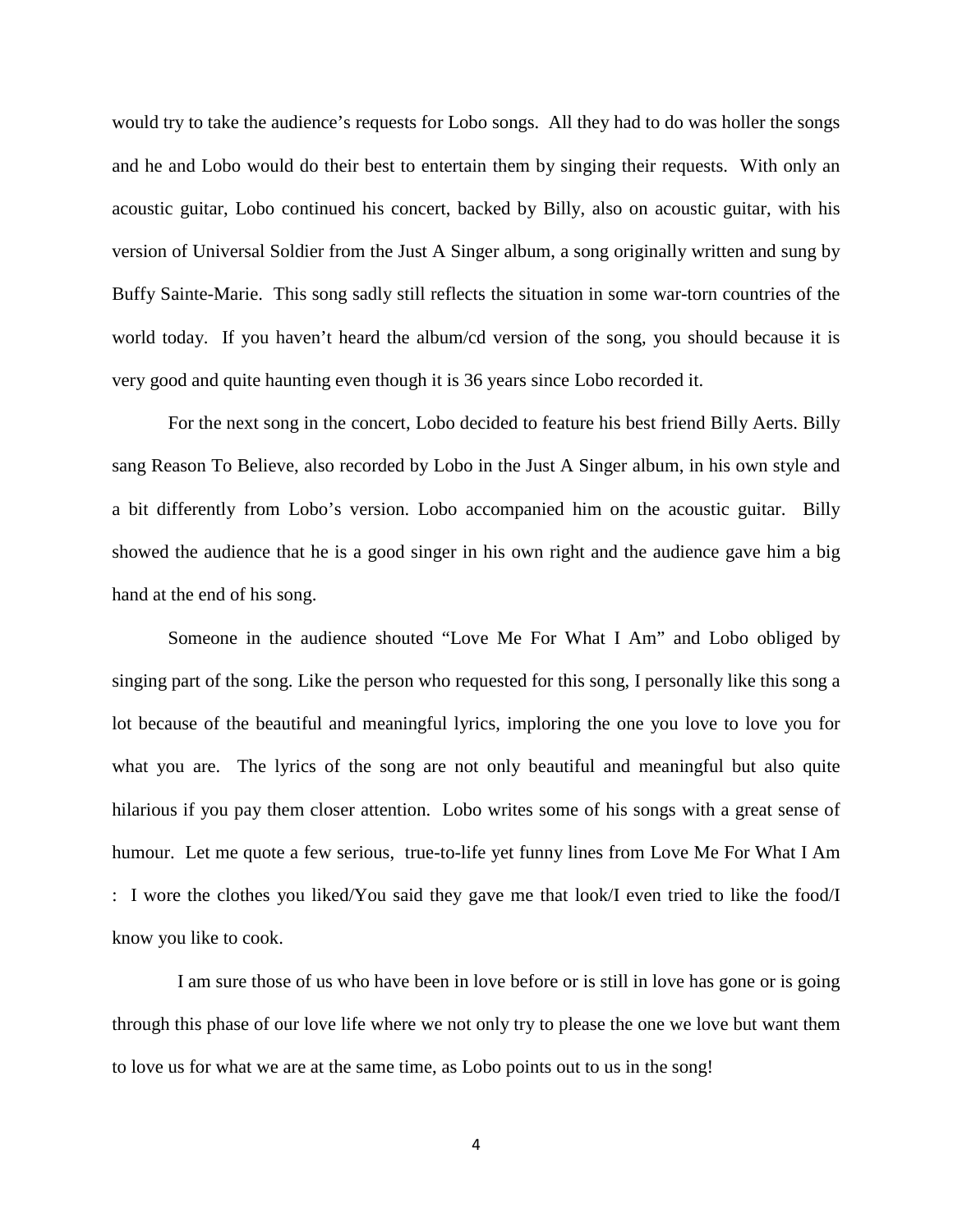Lobo is a singer-songwriter and pens some of the most heartfelt and romantic songs ever recorded and the song Love Me For What I Am is an excellent example of his songwriting talent. Having heard and analyzed many of his compositions, Lobo, to me, is the greatest singersongwriter! No singer writes and sings songs, especially the love songs, like he does! He has also covered so many aspects of life in his songs – the carefree travelling days, growing pains, falling in love, love at first sight, first sexual experience, being faithful, falling out of love, holding on for dear love, breaking up, saying goodbye, walking away from it all, not spending too much of today on yesterday, being true to oneself and more. However, many are not aware of his songwriting talent as Lobo writes songs under his real name Kent LaVoie. In fact, Lobo has a few albums with entirely original compositions to his credit such as Of A Simple Man, Calumet and A Cowboy Afraid Of Horses.

Lobo sang A Simple Man taken from his second album Of A Simple Man (1974) next in answer to another request from the audience. They were clapping along as Lobo sang the song. This song probably describes the singer as he is  $-$  a simple man. The interesting thing about this song is the fact that every line of the song is a question, except for the four lines of the chorus. The answer to each question in the song is not as simple as we may think. Don't believe me? Well, check out the lyrics of this song (and other Lobo songs) on the **[www.fansoflobo.com](http://www.fansoflobo.com/)** website (click on the Lobo's Lyrics Page). The webmaster of this site Sam Vetovich is a great Lobo fan himself and he had Lobo personally declaring the multi-award winning site as the official Lobo website after Lobo had viewed it. The website has very comprehensive and up-todate information about Lobo so if you cannot get enough of Lobo, click on the website the next time you surf the internet. Some information on Lobo in this article comes from the website. (Thanks, Sam!)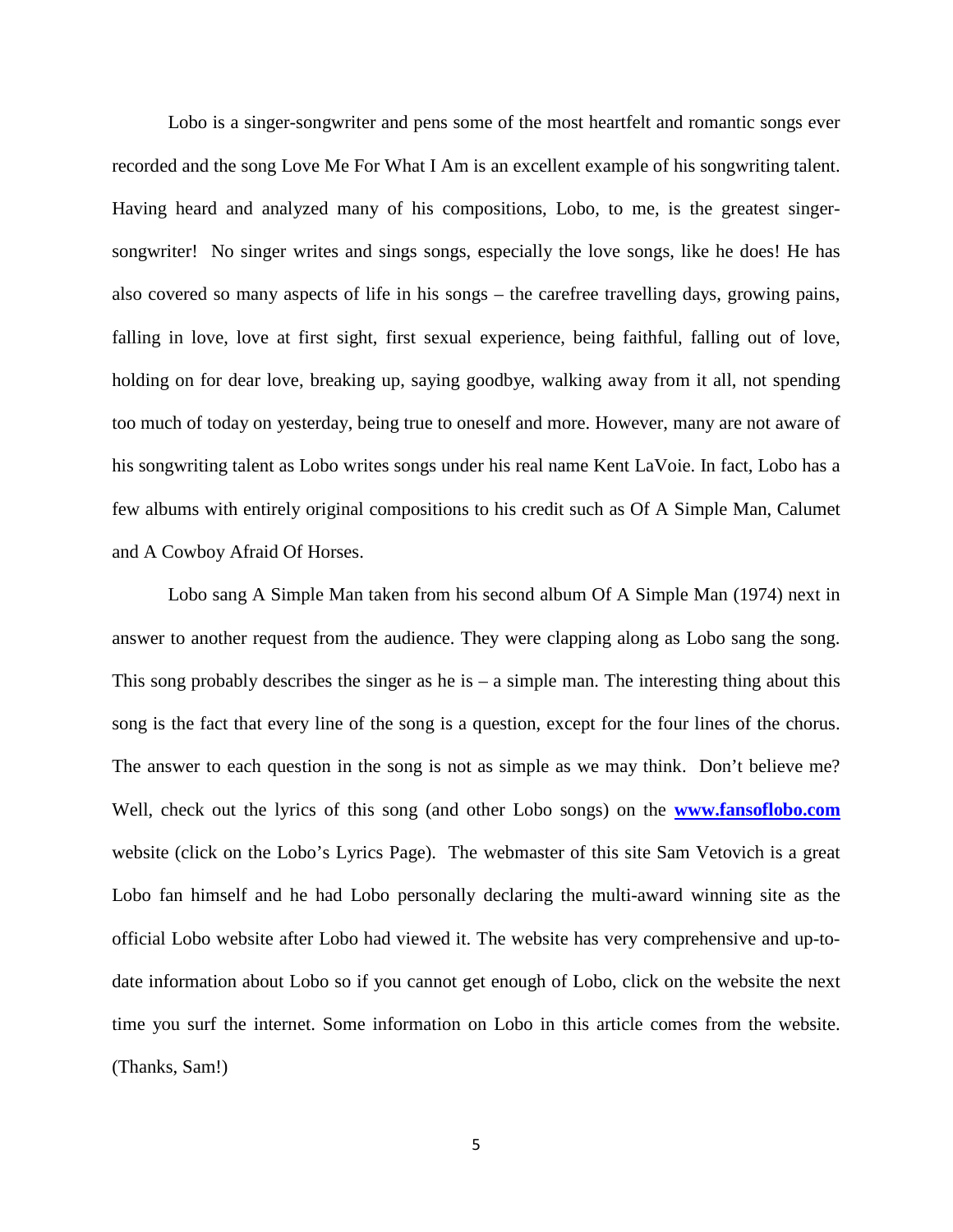The next request from the audience was for the song Rock And Roll Days from the Calumet album. Lobo happily obliged and the song brought the audience back to the rock and roll days, back when a bust was a six-pack of cold beer. Yes, how we loved all the good old ways when we used to do things in our crowd, way back in the rock and roll days of the 70's! After the song, someone in the audience hollered "How Can I Tell Her" as the next song request. "Do you really think we're not going to do How Can I Tell Her? You mean you rather hear the two of us (Lobo and Billy) singing instead of a nice band?" Lobo mocked in jest and added "I wanna play that song!"

Next on the Acoustic Set of the concert, Lobo sang one of my two requests - You Are All I Ever Need. The song was released as a single in the United States way back in 1978. I had sent a message to Billy through Facebook about a week before the concert requesting the song and hoping that Billy would convey my request to Lobo. The song from the Best Of Lobo album (1993) was practically unheard of over the airwaves in Malaysia and I only got to hear how good it was when I bought the album. I was just lucky enough to get the only copy left of this hard-tofind album in one of the music stores in Penang in 1993. The main reason why I like this song is its very romantic chorus which goes like this: You are all I ever need/Dearer than the air I breathe/You're everything that means a thing to me/You are are all I ever need/That's what you are to me/You are love and you are life/You are all I ever need.

Well, no prizes for guessing who I would sing this song to if I were as good a singer as Lobo. Anyway, I had the singer himself - Lobo - to sing it for my wife Gim Seok, who was seated beside me in the concert. I had told my wife about the Facebook request just before the concert began and we were both on top of the world when Lobo sang an acoustic version of that song. And if you are into meaningful and romantic songs like me, check out other Lobo songs of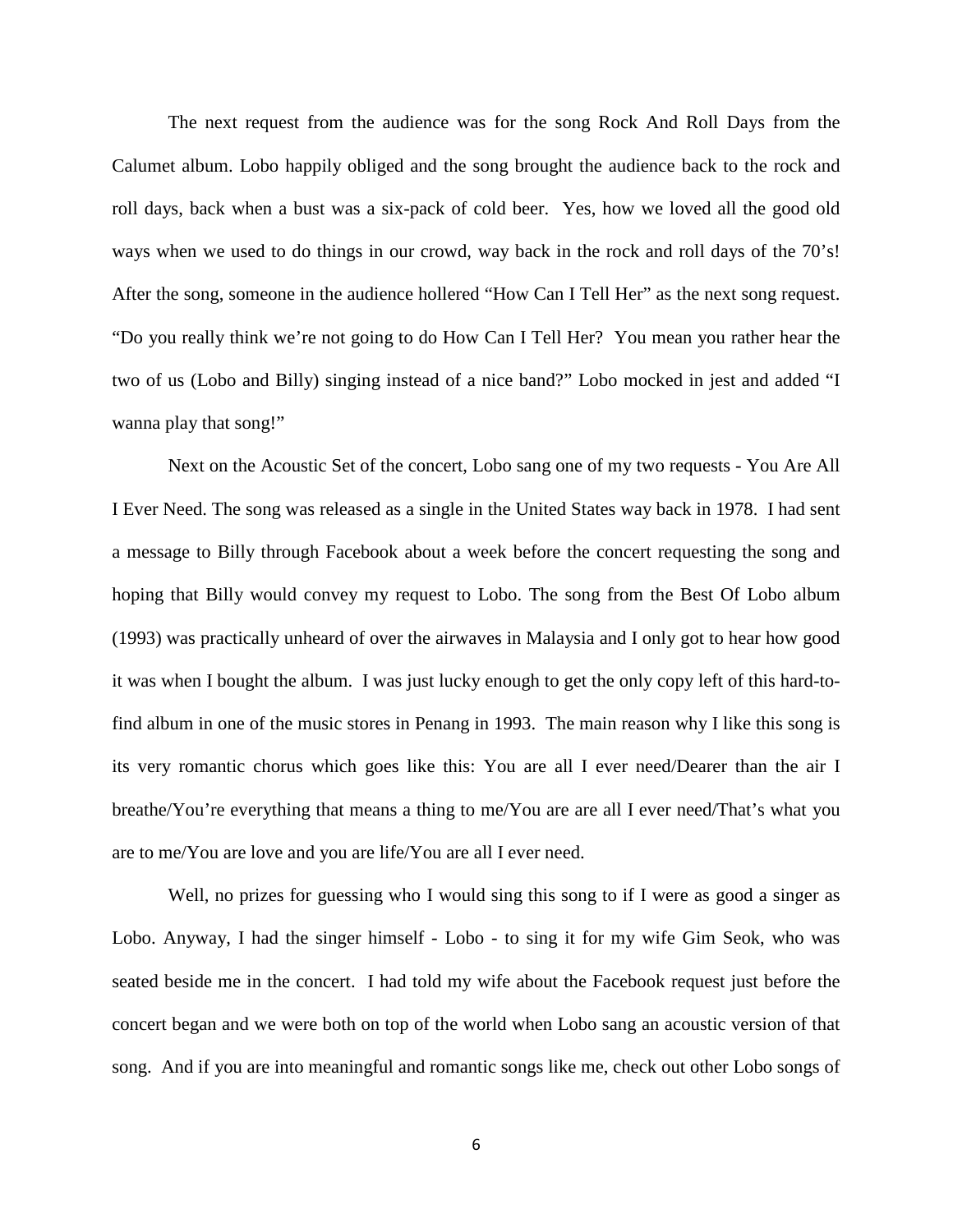the same theme as You Are All I Ever Need such as I'm Glad I've Got Someone (from the Sometimes album, which, wonderfully, has been repackaged into the recent digitally re-mastered 2-Cd Special Edition The Very Best Of Lobo, currently on sale at music outlets in Malaysia), the country-flavoured You Are My Need (also on the same 2-cd Edition) and One And The Same Thing (from the Calumet album).

Daydream Believer from the Just a Singer album was next on request. For the first time in the concert, Lobo forgot a line of this song - the third line of the song. However, not wanting to give up and disappoint the fan who requested the song, Lobo immediately apologized to the audience, stayed calm, imploring the audience to give him a minute to figure out the lyrics of that song and tried again. He got the song right on the second try and the crowd applauded and cheered him on! The way I see it, Lobo should be forgiven for initially forgetting the third line of this song as the song is not originally written by him and he only sang a cover version of the John Stewart composition in his Just A Singer album some 36 years ago. In addition, it was risky for an 'old' singer like Lobo to take on requests from the audience and sing the songs requested impromptu. I salute Lobo for sportingly challenging himself to remember all the songs requested for in the Acoustic Set of the concert. It certainly was not an easy task and Lobo did admirably well for someone his age.

Well, Lobo certainly did not forget my other Facebook request. I was over the moon when Lobo took on my second request after singing Daydream Believer. It was for Faithful, another meaningful, romantic and touching song I again dedicate to my wife of 27 years. After 27 years of being married to the same woman, it was like the song was able to convey all my feelings to my dear wife. Though I feel this song was vocally challenging for Lobo at his age, he did it perfectly well with just his acoustic guitar. When his voice soared on the song, the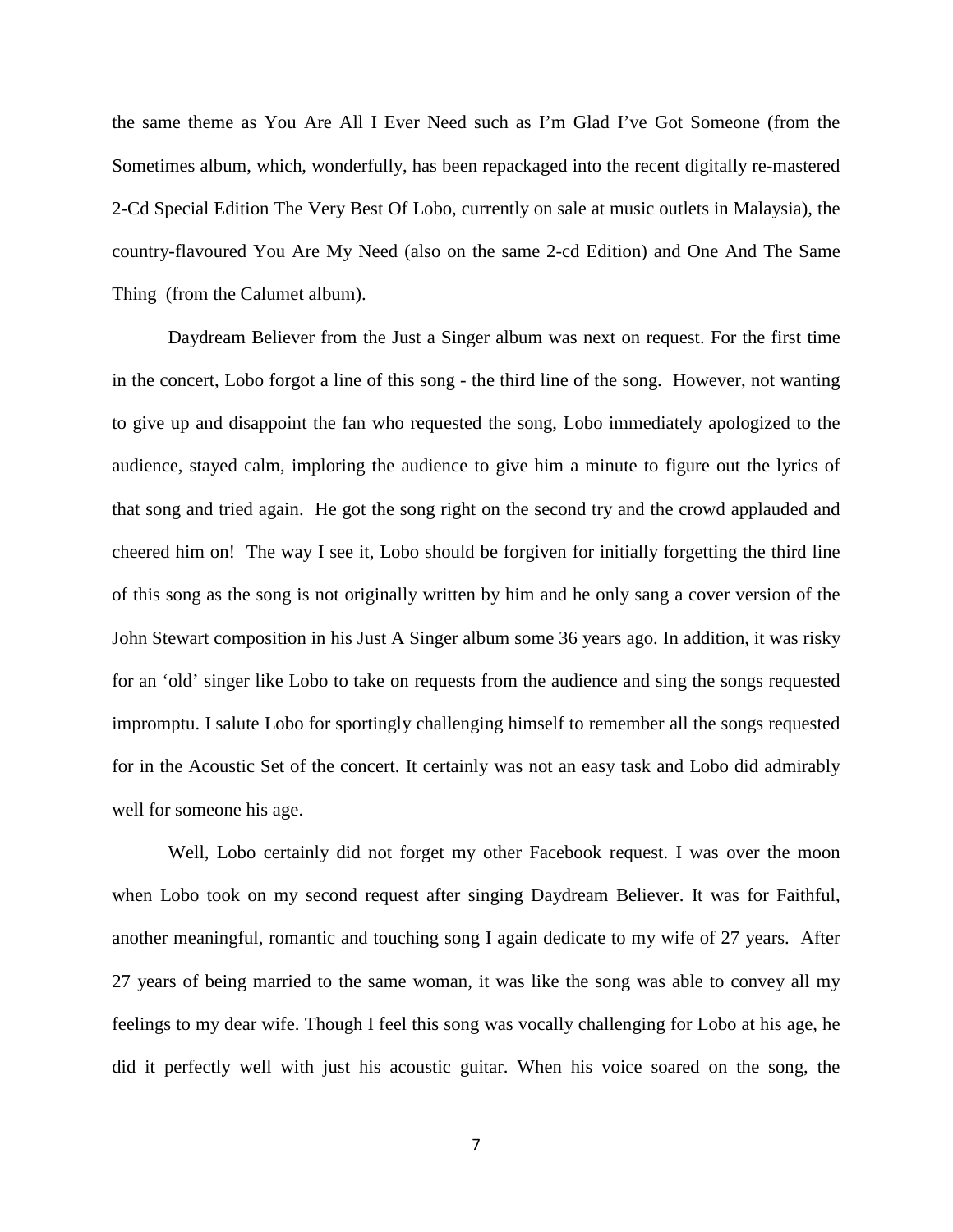audience clapped appreciatively. Yes, Lobo was able to hold his own and entertain his audience with his guitar alone, minus the band. (Thanks, Lobo and Billy, for playing both my song requests!)

By the way, not many may know that Faithful is written by Billy and superbly recorded by Lobo. I told Billy in my Facebook message to him that this is, honestly, one of the most romantic and beautiful songs ever composed for married people. In my opinion, every married person, male or female, should be singing this song – in his or her mind, if not out aloud! Then there would be more happily-married couples around and the divorce rate would be greatly reduced! Suffice to say, I was well-rewarded by my wife that night high up in the mountains in Genting!

Lobo then introduced a new song to the audience - Your Heart Has Moved On - that has yet to be recorded (hopefully soon). It was a typical Lobo song, beautiful and meaningful, something in the same vein as How Can I Tell Her but maybe sadder and more haunting. Billy sang duet with Lobo on this song and both of them sang the song with so much feeling that the audience was hushed and paid rapt attention to the song they were hearing for the first time. They applauded loudly when the song ended, with a few loud, approving whistles being heard as well. I am sure it will be a hit if Lobo decides to record it.

That song ended the Acoustic Set of the concert. The band was back on the stage and ready to play after a good rest. Lobo and the band then did a medley of two songs, the mystical She Didn't Do Magic (from the Introducing Lobo album) and the hot and fun Recycle Sally (from the Of A Simple Man album ), two songs which Lobo said he did not personally like but were fun to play in a live concert. And he was right as he and the band seemed to have so much fun playing the songs. The tempo was back to soft rock. In the middle of the medley, Lobo and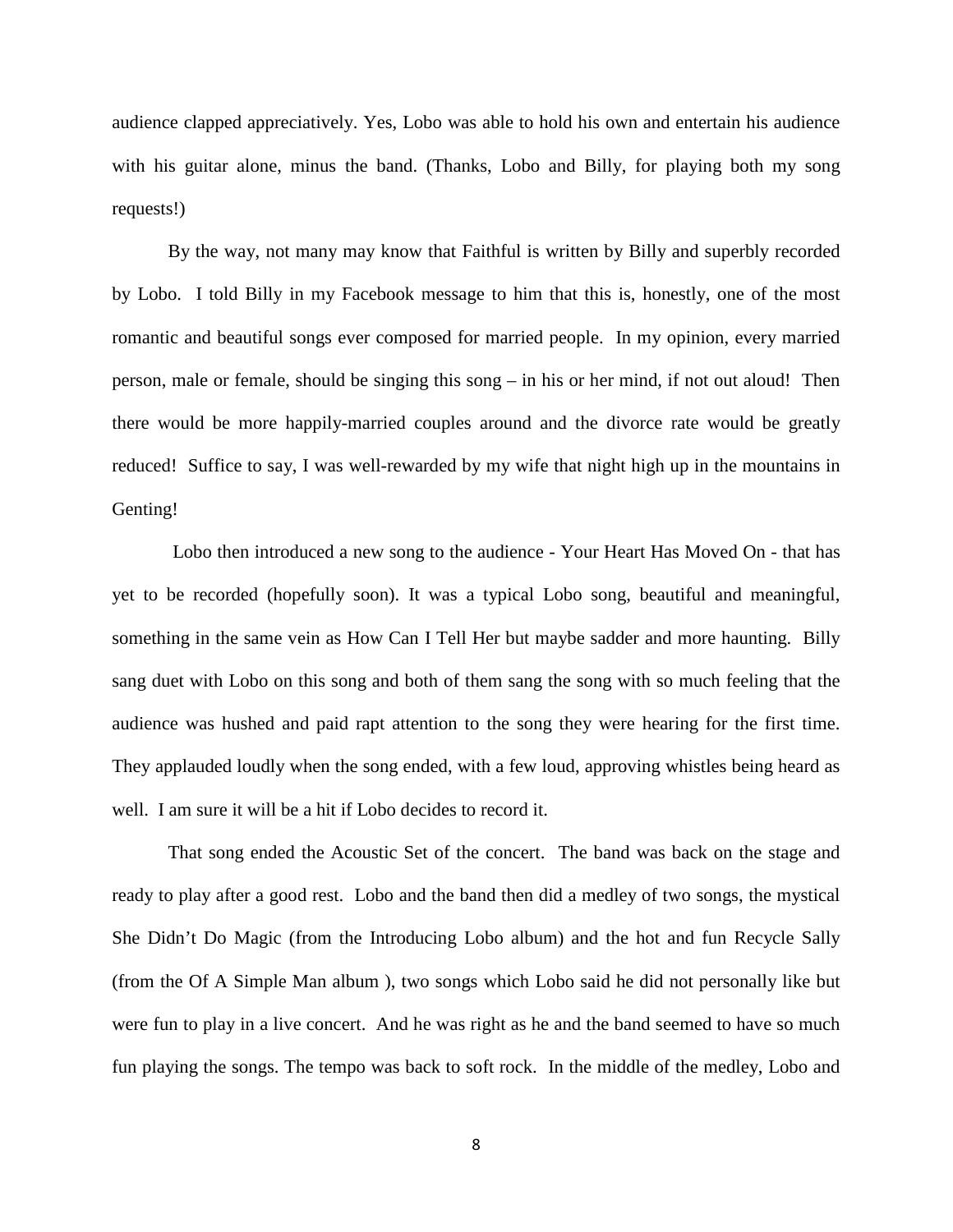his band gave the audience some great guitar work and an extended play on the music. Personally, I like both the songs as they are very catchy tunes with brilliant lines and they sounded better and 'hotter' in a live concert. I wished Lobo had sung both songs separately and not as a medley but I guessed he needed to save time for his other hit songs. At the end of the medley, Lobo joked that the song Recycle Sally was his only 'green' song for the environment, stressing on the word 'recycle'! "Get it?" Lobo asked the audience, breaking into a smile.

Next on the concert playlist was Carole King's Will You Still Llove Me Tomorrow?, a song that has been covered by many singers, including the Bee Gees. I still find Lobo's version the smoothest among them. Before he sang the chorus part of the song, Lobo invited the audience to sing along if they wanted to and the audience needed no second bidding. Aided by the lyrics which were displayed on giant screens in the Arena of Stars, the audience sang heartily to the song and almost drowned Lobo's voice. I caught Lobo smiling on stage from my VIP seat as the audience sang along with him. In the radio interview, Lobo also mentioned that he, unlike other singers, loves to have his audience sing along with him in his concert, especially in a relaxed atmosphere as was in the Arena of Stars that night.

It was then time for the song that started it all for Lobo in 1971, the monster international hit Me And You And A Dog Named Boo (from the Introducing Lobo album). Lobo did the intro to the song, Country Feelings, before going into the song proper and the audience was treated to a more upbeat, extended version of the ever-so-popular song that tells about the carefree and happy days of travelling and living off the land. The interesting thing about this song that some may not be aware of is the fact that Lobo was having some difficulty finishing the title of the song. He had made up 'Me And You' but could not find a suitable ending to the title until his own dog Boo, a German Shepherd, came and just looked at him through the sliding glass door at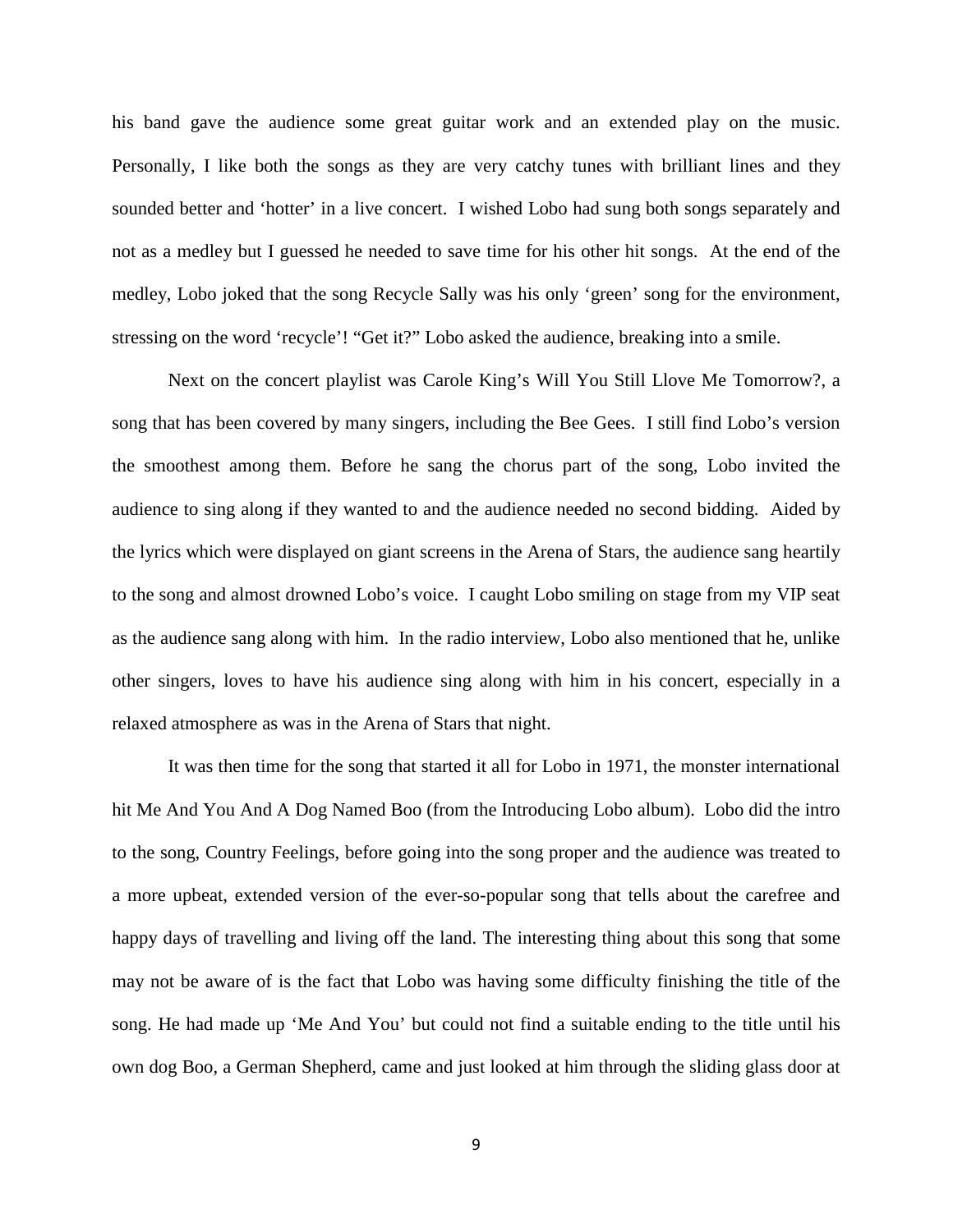the end of the room. He decided there and then to complete the title of the song as Me And You And A Dog Named Boo and the rest, as they say, is history. Thus began a career that produced 20 million record sales worldwide for Lobo. It was also rumoured that a million dogs were named Boo after the song became a gigantic hit around the world.

After receiving thunderous applause for Me And You And A Dog Named Boo and thanking the audience, Lobo stopped singing and addressed them. He then briefly talked about the very painful heart attack he suffered in September, 2009. He ended his story by saying "but they (the doctors) fix me up and now I exercise. If I had done that (exercise) before, I wouldn't have that (heart attack)! " So here's a quick reminder to everyone reading this: Find the time to exercise !

The next song in the concert was the very popular Stoney from his Calumet album. Even before Billy announced that he was going to find out which side of the audience had 'the biggest lungs' by dividing them into two groups and getting them to sing the chorus part of the song, the audience was already singing along happily with Lobo on the song. And when Billy came down to the audience from the stage to pick three individuals to sing solo on the chorus part of the song, more than 3 people were clamouring for their shot at stardom in the Arena of Stars. One 'over-sang' the chorus of the song but he still got a big round of applause from the 5,500 strong audience (according to Mr Issac Lim , the Marketing Executive of the Jazzy Group that brought Lobo to Genting this time round) as it was all in the name of fun. The song was so infectious that everyone in the audience was in a karoke mood. Again I caught the smile on Lobo's face as he watched the audience actively participating in the song. The most surprising thing about the song Stoney is the fact that it was written with the creativity of a singersongwriter (Lobo) and was not based on any real character as Lobo revealed in the radio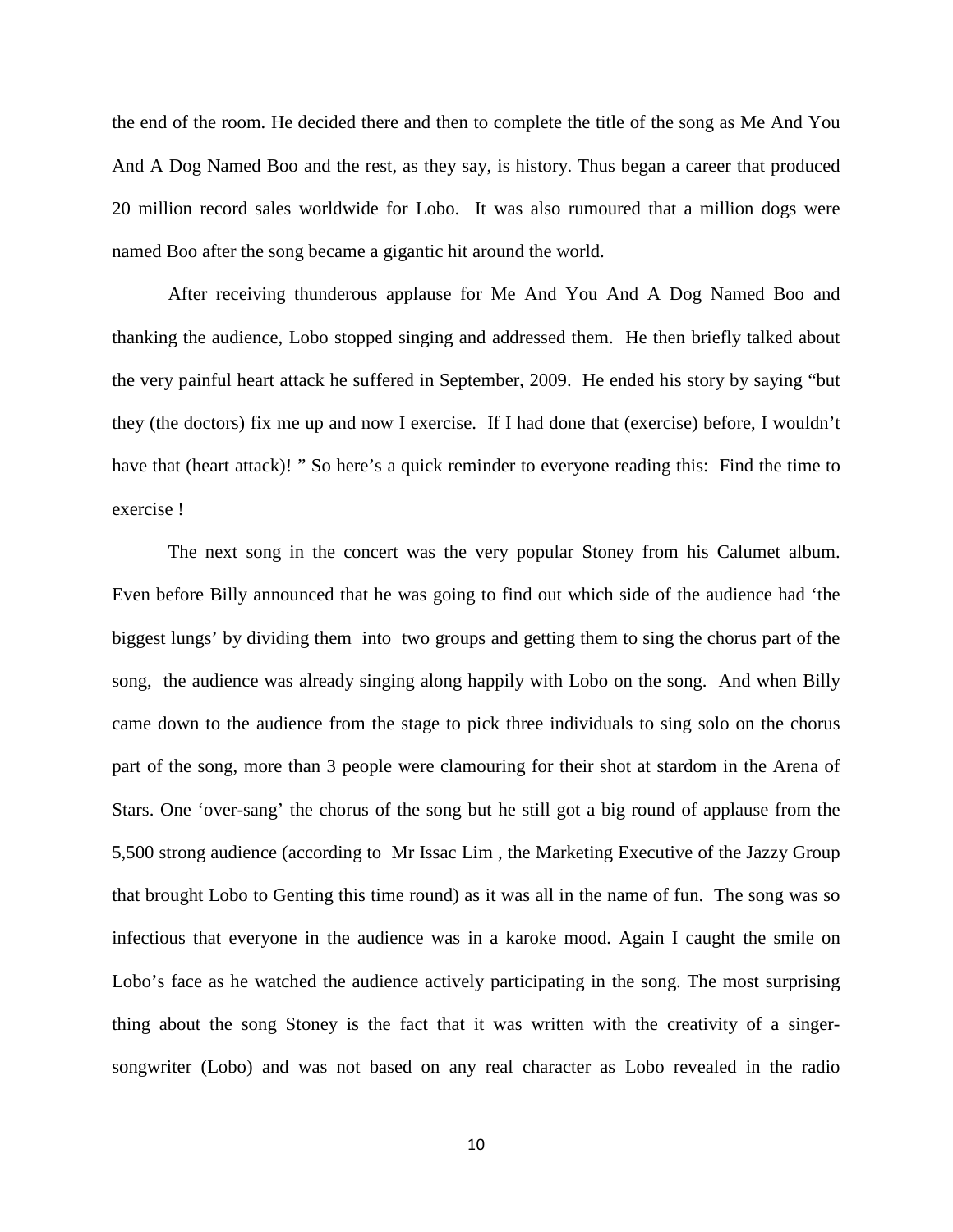interview. And to think that Lobo had many of us singing to that song for some 37 years now believing Stoney is a real person!

Next on the concert playlist was Yellow River from Lobo's Sometimes album (1996). It was a cover version of the famous Christie song of 1970 but Lobo appropriately added a verse I Long To See My Home to his recording of the song. Lobo, Billy and the band gave the audience an extended play of the song with some nifty guitar work. The song was well-received by the audience, of which a larg**e** number were from the 40-and-above age group. However, there were pocketfuls of younger people in the Arena of Stars, too, who probably grew up listening to Lobo from their parents or from the very popular Lobo Karoke Golden Hits released as a laser disc in 1995.

I was delighted to meet up with another ardent Lobo fan BS Lee, a computer technician, from Subang Jaya who had helped me to digitalize my collection of photos, newspaper and magazine clippings of Lobo (and his wife Susie) in his heyday in the 1970's into a single compact disc. (Thanks, BS Lee!) He had watched Lobo in all three Genting concerts. I was also pleasantly surprised to be greeted by 30-year-old Andrew Lau in the Arena of Stars just before the concert started. I had introduced him to Lobo songs years ago and he told me "Thanks to you, I am here with my wife Nicole to see the man live in concert!"

Yes, Lobo's simple but unbelievably real songs touch hearts everywhere they are heard. His songs also seem to cross language and generational barriers with their meaningful and timeless lyrics that never go outdated. His songs are as relevant today as they were when he originally sang them. I personally feel that it would do the younger generation, who listens mostly to modern pop songs, a whole world of good to listen to singers like Lobo as well to achieve some sort of balance in their music appreciation. I salute a friend of mine Jan Moller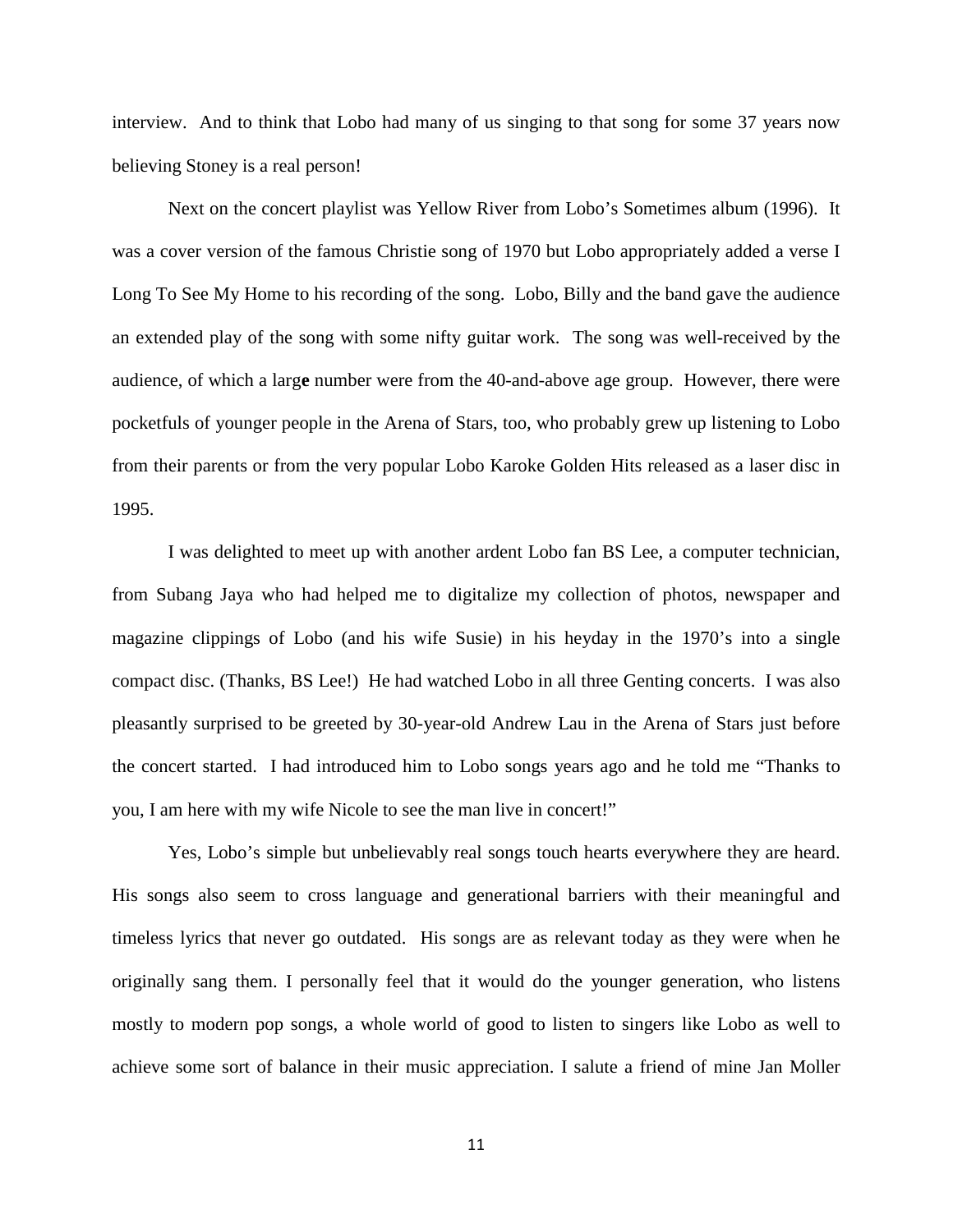Hedelin of Denmark for listing both Lobo and heavy rock group Deep Purple as his favourites. Now that is what I call a good mixture of music!

Lobo continued his concert with I'd Love You To Want Me' from the Of A Simple Man album. This song is undoubtedly Lobo's biggest hit - it reached the No. 2 spot on the US Billboard Charts - and one that was a hit with the audience, too. Once again they sang happily along with Lobo, almost drowning his voice again. I wonder how many among the audience know that the song was originally offered to the group The Hollies (of Long Cool Woman In A Black Dress fame) but they did not like the line 'I felt the blood go to my feet' so Lobo decided to sing it himself and never regretted he did ! Lobo was presented with the Golden Lion of Luxemburg Award in Germany for this song in 1974, ranking him the Top Artiste Of The Year. You can catch Lobo singing this song in the 70's, as well as some of his other songs, on Youtube. Though it is a very romantic song, I'd Love You To Want Me is actually about a schoolboy's crush for his Art teacher, which Lobo based on his life experience in sixth grade!

Lobo thanked the audience for coming to see him ('I love you for coming') and bade them farewell after I'd Love You To Want Me**.** The audience, of course, would not let Lobo go that easily and started demanding for an encore. Shouts of 'Lobo! Lobo!' echoed throughout the Arena of Stars. My brother Eng Hong, who flew all the way from Kuching, Sarawak with his wife Sok Ngo for the concert, joined in by shouting 'One more song!' at the top of his voice. I believed Billy heard him loud and clear as Billy immediately called out to Lobo to come out to the stage again, saying "I think we forget one song." Of course, Lobo was keeping the song for the encore!

Lobo reappeared on stage amidst loud claps and cheers from the audience. He then playfully teased the audience "Too slow, too sad" referring to the song How Can I Tell Her and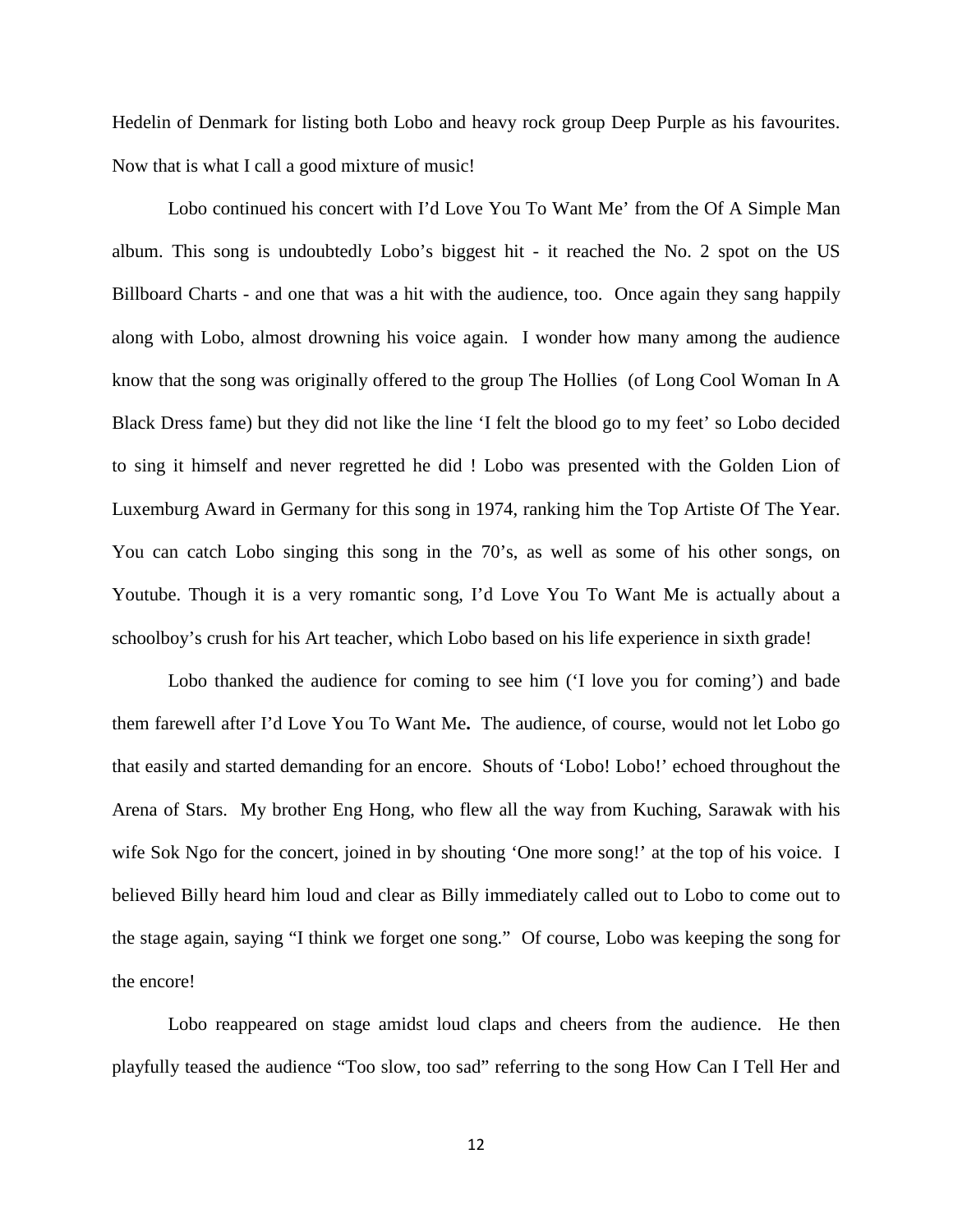added "Billy always cries." Billy mimicked someone crying from the other part of the stage, much to the amusement of the audience. Then Lobo sang the first line of How Can I Tell Her and the audience was somewhat subdued and listened in rapt attention once again to Lobo. They could not wait any longer to sing along with Lobo and sang along with Lobo even before he hit the chorus of the song. If you were listening in, I am sure you would marvel at the sing-along with Lobo as everyone was united and singing in one voice. There and then I fully understood why they say music is a universal language!

At the end of How Can I Tell Her, Lobo again thanked his audience and bade them goodbye, saying "the old man must go to sleep." Perhaps realizing it was really late, the audience did not ask for another encore. They were appeased and content with How Can I Tell Her and felt they had got their money's worth with Lobo's solid two-hour concert. It was indeed an intimate, interactive evening with Lobo for thousands of fans in the relaxed atmosphere of the Arena of Stars in Genting and Lobo has again successfully put on an unforgettable show despite getting on in age. Everyone in the audience had a good time and left the amphitheatre with a smile of contentment on their face!

For me, it was the third time I had seen Lobo live in concert. The first time was way back in 1977 when Lobo was at the peak of popularity in Malaysia. I was only 19 then and had watched his concert awe-struck from the front row. In 2006, I watched him in concert in Genting from a VIP seat and though he was 63 then, he gave the audience a very energetic and fantastic show. The third time I watched Lobo in concert was, of course, on  $15<sup>th</sup>$  October, 2010 high up in Genting on a VIP seat once again. As a tribute to Lobo, who remains my favourite singer, here's an acrostic poem specially composed for him: